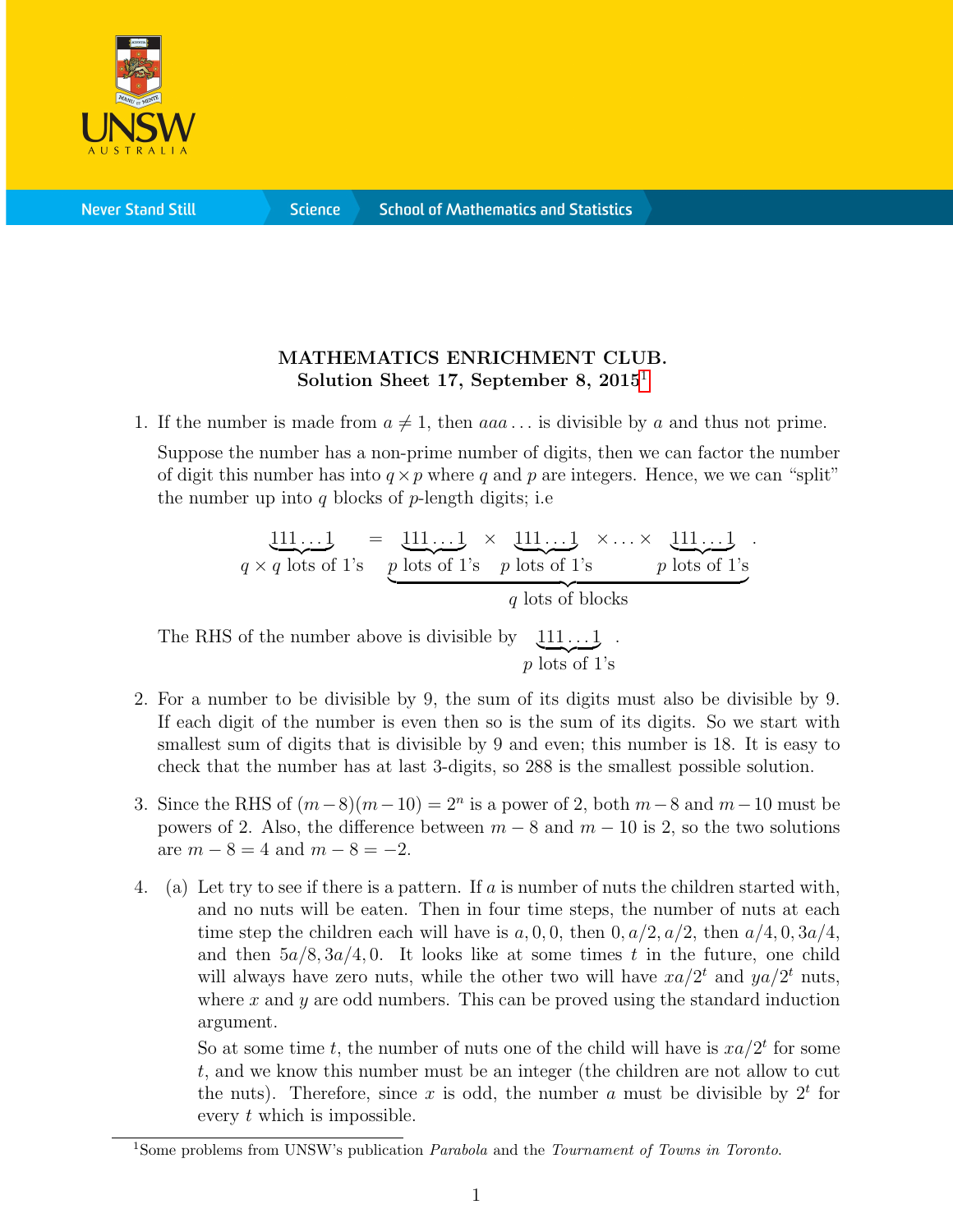- (b) We show that we can not eat all nuts if at any moment the total number of nuts the children have is 3, then we are done because only one nut will be consumed at any time and we started with more than 3. Due to the argument in part  $(a)$ , one child will have zero nuts, so the number of nuts each child have is 0, 2, 1. Also, observe that the child with the highest number of nuts will be the next to do the dividing, so after another iteration, the number of nuts each child will have is 1, 0, 2; this forms an endless loop.
- 5.  $\triangle ABC$  can be equilateral, but we can construct an example where it is not: Let  $\triangle DEF$  be an equilateral triangle. Construct a semicircle with centre D and radius DE. The diameter BC of the semicircle is perpendicular to DE, with F closer to B than to C. Since  $DF = DE$ , F also lies on this semicircle. Extend BF and CE to meet at A. Since  $\angle BEC = 90^{\circ} = \angle BFC$ , BE and CF are indeed altitudes of triangle ABC. Since A lies on the extension of CE and DE is the perpendicular bisector of  $BC, AB < AC$ . Hence  $ABC$  is not equilateral.



6. If we compare the sum  $1 + 2 + 3 + \ldots + 14 = 7 \times 15$  to  $16 + 17 + 18 + \ldots$   $29 = 7 \times 45$ , we see that latter is three times greater. Thus, all numbers  $< 15$  must be place below the main diagonal, and all numbers  $> 15$  above it. Hence, the remaining 29 lots of 15's must be place at the diagonal, which implies the central block is 15.

## Senior Questions

1.

$$
T_n\left(\frac{1}{T_1} + \frac{1}{T_2} + \ldots + \frac{1}{T_n}\right) = n^2
$$

or

$$
\frac{1}{T_1} + \frac{1}{T_2} + \ldots + \frac{1}{T_n} = \frac{2n}{2n+1}.
$$

This can be proven using induction. The inductive step depends on

$$
\frac{2n}{n+1} + \frac{a}{(n+1)(n+2)/2} = \frac{2(n+1)}{(n+1)+1}.
$$